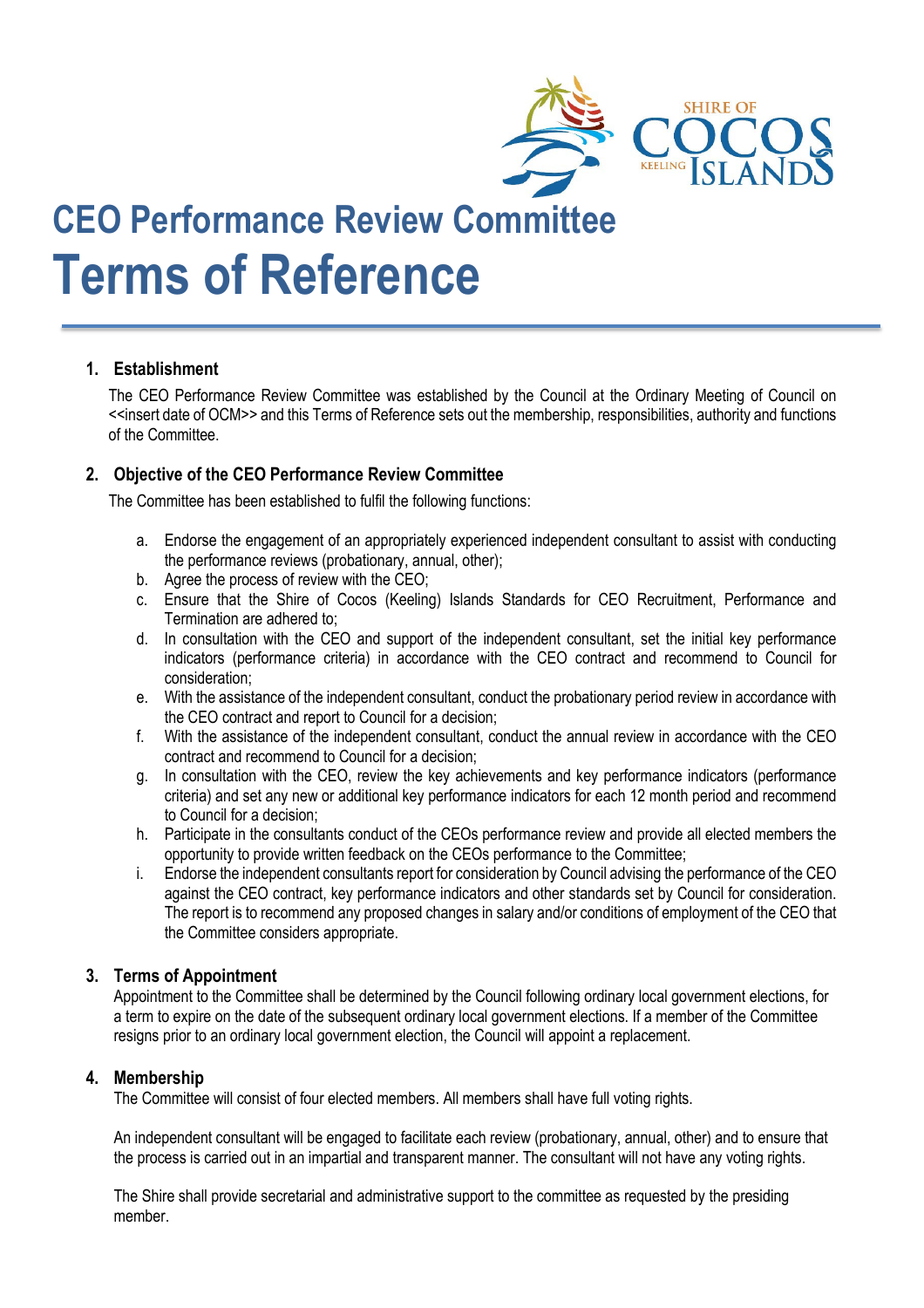

Page 2 of 4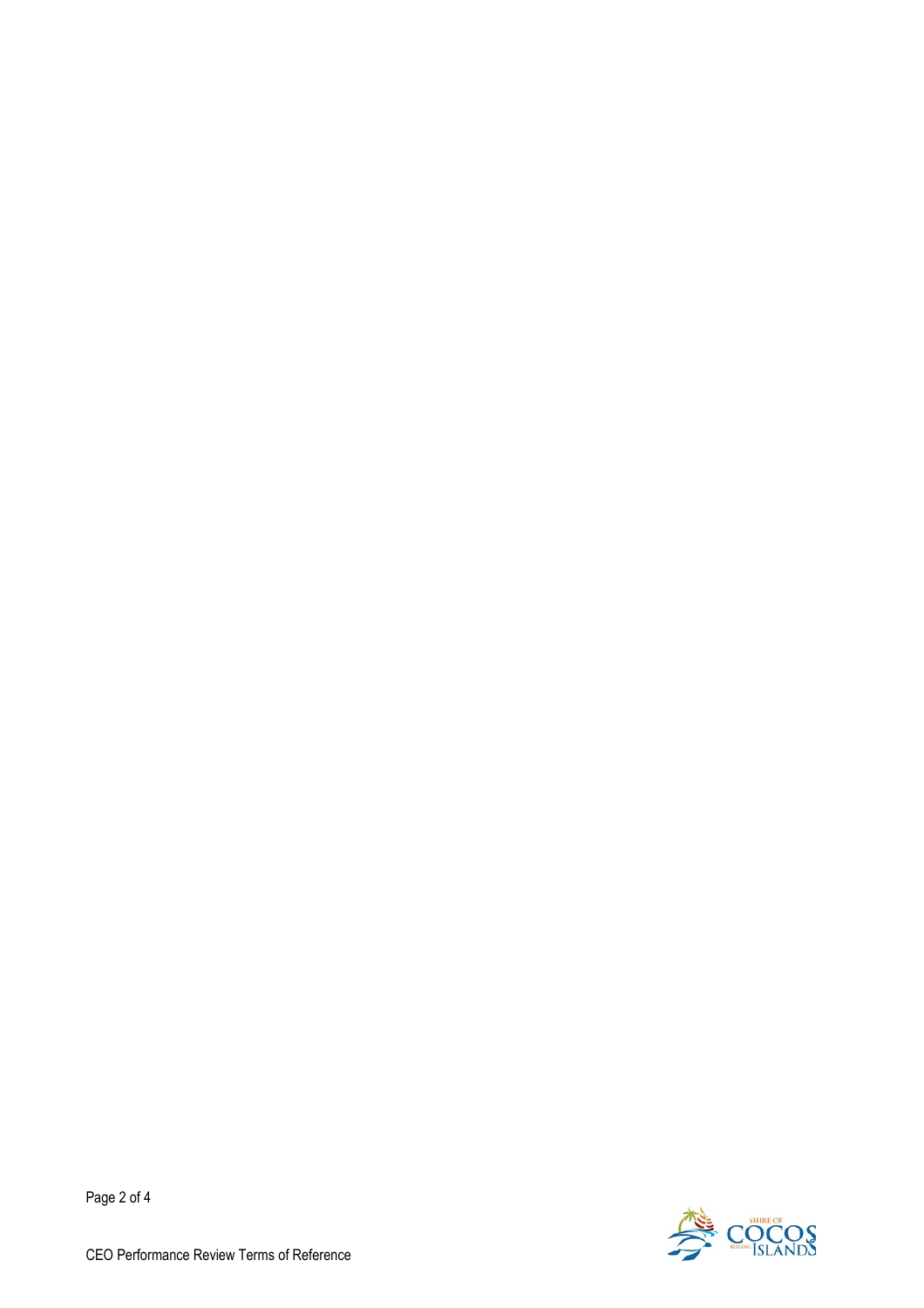## **5. Election of the Presiding Member and Deputy Presiding**

The members of the Committee are to elect a Presiding Member and Deputy Presiding Member in accordance with s5.12 of the Act.

If the Presiding Member is absent, the Deputy Presiding Member is to preside at the Meeting.

# **6. Responsibilities of the Presiding Member (Chair)**

The CEO Performance Review Committee Chair has the following responsibilities:

- a. Overseeing and facilitating the conduct of meetings in accordance with the Act and the Shire's *Meeting Procedures Local Law 2019*;
- b. Reports to the Council on the actions of the Committee;
- c. Encourages broad participation from members in discussion;
- d. Summarises decisions and assignments at the conclusion of each meeting; and
- e. Signs off on minutes of meetings after they have been received by the Committee.

## **7. Responsibilities of Committee Members**

Individual Committee members have the following responsibilities:

- a. to execute the role, scope, and responsibilities of the Committee;
- b. to act on opportunities to communicate positively about the Shire's activities;
- c. to actively participate in meetings through attendance, discussion, and review of minutes, papers and Governance documents;
- d. to participate in professional development opportunities;
- e. to support open discussion and debate and encourage fellow Committee members to voice their insights.

## **8. Quorum**

A quorum of three Committee members must be present at a Committee meeting.

## **9. Powers of the CEO Performance Review Committee**

- a. The CEO Performance Review Committee is to report to Council and provide appropriate advice and recommendations on matters relevant to its term of reference. The Committee does not have any delegated powers. This is in order to facilitate informed decision-making by Council in relation to the legislative functions and duties of the local government that have not been delegated to the CEO or the Committee.
- b. The committee is a formally appointed committee of council and is responsible to that body.
- c. The committee does not have executive powers or authority to implement actions in areas over which the CEO has legislative responsibility and does not have any delegated financial responsibility.
- d. The committee does not have any management functions and cannot involve itself in management processes or procedures.

## **10. Frequency of Meetings**

The Committee meetings will be held as required to conduct the review of the CEO probationary period and annual performance reviews in accordance with CEO Contract. Additional meetings shall be convened at the discretion of the presiding person.

# **11. Reporting**

Reports and recommendations of each Committee meeting shall be presented to the next ordinary meeting of the Council.

## **12. Agenda, Minutes, and Decision Papers**

The responsibility for ensuring that Agendas and supporting materials are delivered to members in advance of meetings rests with the Governance and Risk Coordinator. The agenda and associated attachments will be sent to Committee members and attendees at least 72 hours in advance of a Committee meeting.

Page 3 of 4